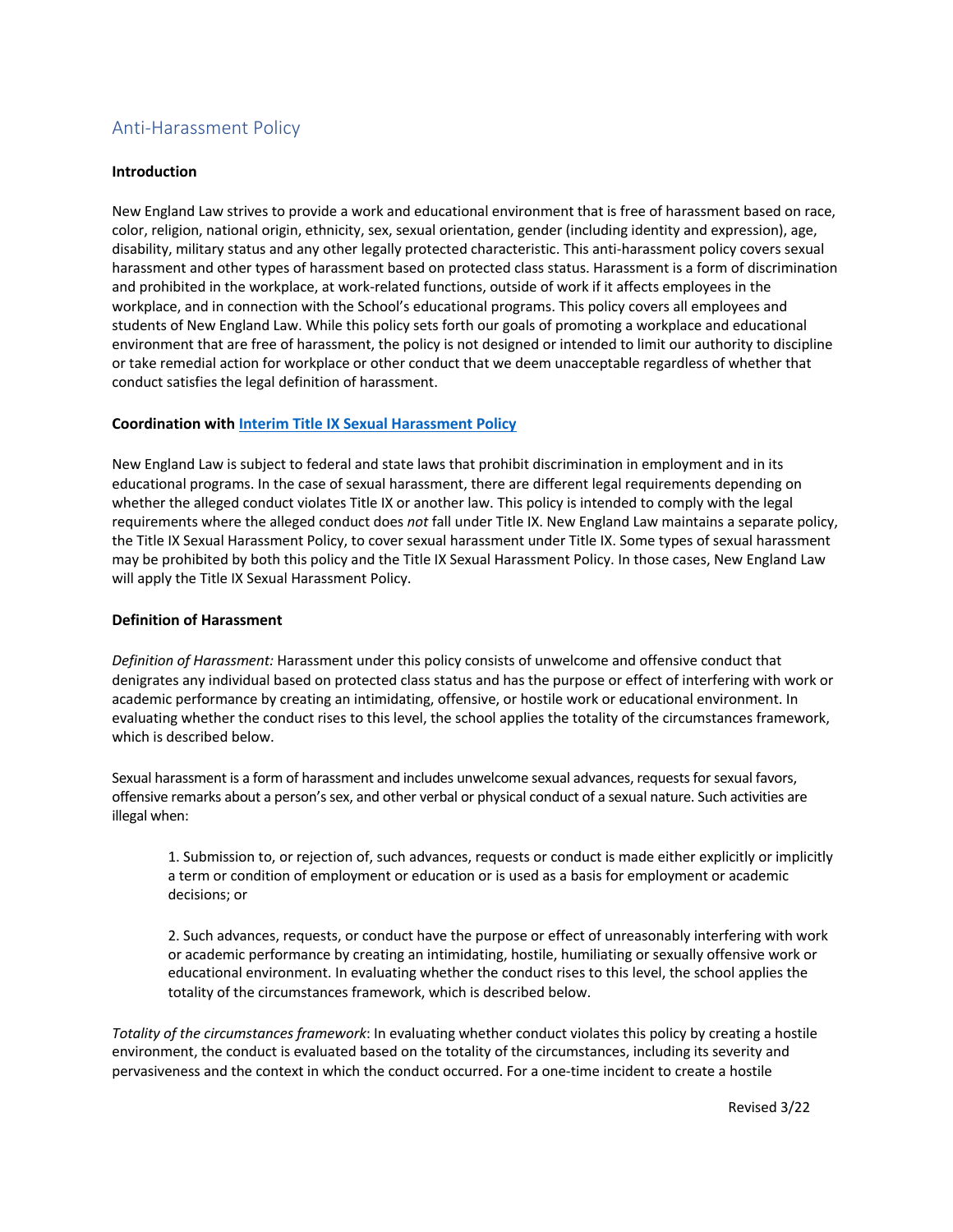environment, it must ordinarily be severe. In general, the conduct must be sufficiently severe or pervasive. The context of the conduct is also a factor in determining whether there is a policy violation. In the context of legal education, for example, there may be times when a discussion of offensive conduct serves a legitimate educational purpose, such as when describing the facts of a case where harassing conduct is alleged. The school will base any determination of a policy violation based on a review of the totality of the circumstances.

While it is not possible to list all circumstances that may constitute harassment, the following are some examples of conduct which, if unwelcome, may constitute harassment depending upon the totality of the circumstances including the severity of the conduct and its pervasiveness:

*Examples of harassment:* Harassment can be both overt and subtle, and may include:

- Jokes or comments, including epithets, slurs and negative stereotyping, that are unwelcome or offensive regarding a person or group's race, color, national origin, sex, gender (including identity and expression), sexual orientation, disability, and any other legally protected characteristic.
- The distribution, display, or discussion of any written, audio, visual or graphic material that reflects hostility or disrespect toward an individual or group based on protected class status.

## *In the case of sexual harassment, the conduct may include:*

- Unwelcome sexual advances or propositions, whether they involve physical touching or not;
- Sexual epithets, jokes, written or oral references or sexual conduct, or gossip regarding one's sex life;
- Contextually inappropriate comment on an individual's body or appearance;
- Comment about an individual's sexual activity, deficiencies, or prowess;
- Displaying of sexually suggestive objects, pictures, cartoons;
- Actions such as leering, whistling, brushing against the body, sexual gestures, suggestive or insulting comments;
- Inquiries into or discussions of one's sexual experiences;
- Observing, photographing, videotaping, posting, or making other visual or auditory records of sexual activity or nudity, where there is a reasonable expectation of privacy, without the knowledge and consent of all parties; and
- Sharing visual or auditory records of sexual activity or nudity without the knowledge and consent of all recorded parties and recipient(s).

### **Retaliation Prohibited**

Any action taken in retaliation against a person who makes a complaint of harassment, who cooperates in an investigation of a complaint of harassment, or who opposes harassment is also unlawful and will be subject to the procedures and remedies applicable to harassment itself.

### **Procedures and Remedies**

*Initiation of Complaint:* Any employee of New England Law who has encountered conduct that violates this policy should bring the matter to the attention of an Associate Dean or the Human Resources Office. Any student of New England Law who has encountered conduct that violates this policy should bring the matter to the attention of the Director of Student Services or an Associate Dean.

An Associate Dean may be reached by calling the Office of the Dean at (617) 422-7221 (ext. 7221 if calling from an internal phone). The Human Resources Office may be reached at (617) 422- 7206. The Director of Student Services,

Revised 3/22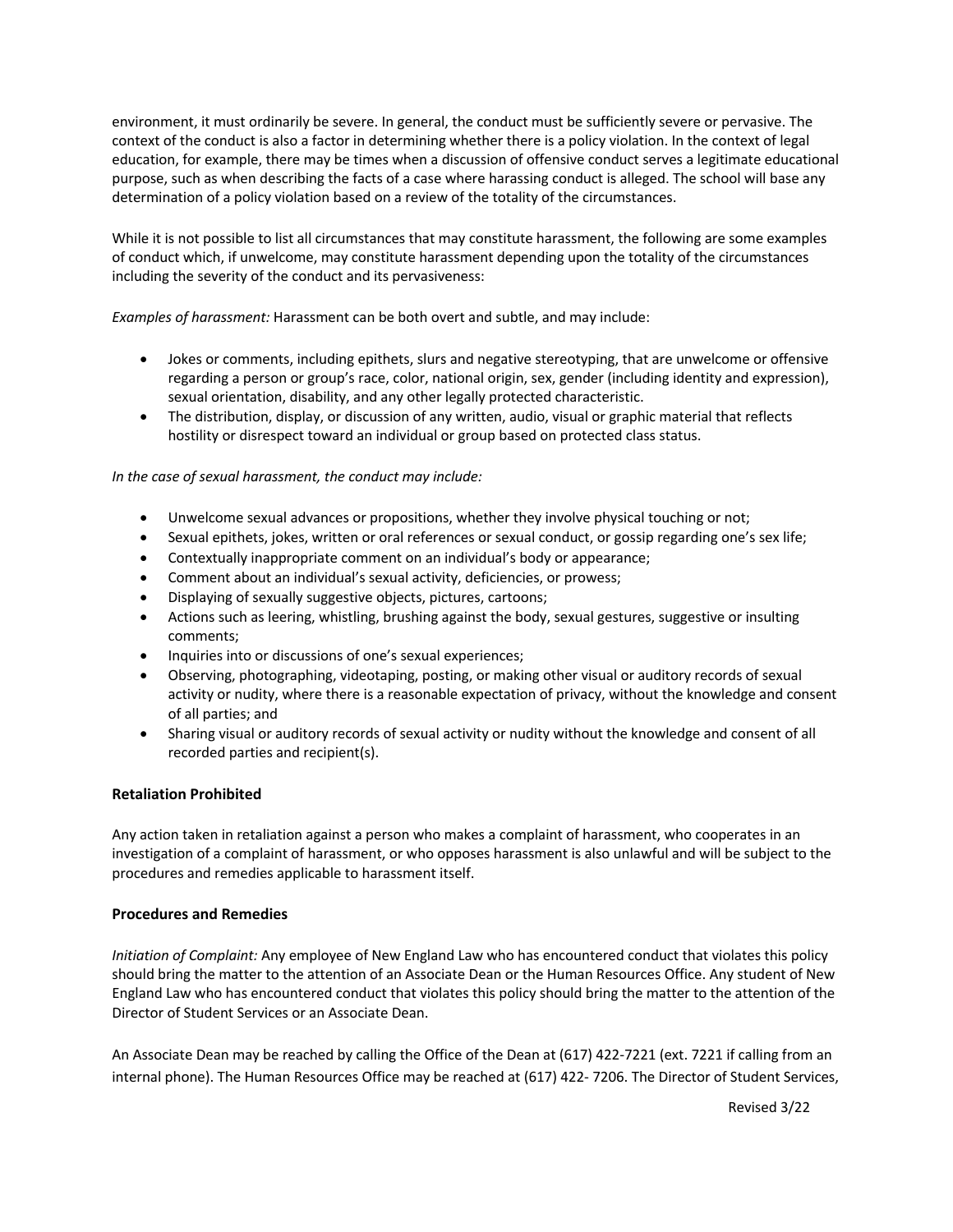who also serves as the Section 504Title IX Coordinators, may be reached at (617) 422-7401 or at TitleIXCoordinator@nesl.edu.

If the complaint is against the Dean, the complaint should be brought to the Chairman of the Board of Trustees, who may be contacted at (617) 422-7221.

*Duties of the Officer:* Unless the Dean is the person accused of harassment, the Office of the Dean should be consulted by the person receiving the complaint in determining who will be responsible for handling the complaint (the "Officer").

Once the Officer has notice of possible harassment, the Officer shall take immediate and appropriate steps. This can include, where appropriate, taking steps to resolve the issues informally, conducting or arranging for an investigation into the alleged incident(s), and taking interim measures, after consultation with the Office of the Dean (unless the Dean is the accused party), including suspension of the alleged harasser, reasonably calculated to end any harassment, to eliminate a hostile environment if one has been created, and prevent harassment from recurring.

Any investigation will be conducted promptly in a fair and expeditious manner. The investigation will be conducted in a way as to maintain confidentiality to the extent possible under the circumstances. However, the law school community should understand that it is not always possible to keep complaints confidential during an investigation, since investigations generally include private interviews with the complainant, with any witnesses, and with the person alleged to have committed the harassment (the "respondent"). In determining whether harassment or other offensive conduct has occurred, it is not a sufficient excuse that the respondent "meant no harm" or was "just joking." Instead, the standard to be applied is the perspective of a reasonable recipient of the alleged harassing or offensive conduct.

The results of the investigation will be reviewed, as appropriate, by the Dean and/or Dean's designee(s) (or by the Chairman of the Board of Trustees if the accused is the Dean) for a final determination as to whether this policy has been violated or whether the matter warrants disciplinary action. When the law school has completed its investigation, if it is determined that inappropriate conduct has occurred, it will act promptly to eliminate the offending conduct, and where it is appropriate, it will also impose disciplinary action. Such action may range from counseling to termination of employment, or in the case of a student up to and including expulsion, and may include other forms of disciplinary action, depending on the circumstances.

*Procedures Where the Accused Harasser Is a Student:* Where the accused harasser is a student and the law school concludes, after investigation, that the incident(s) should be treated as cause for disciplinary action, the Dean (or Dean's designee(s)) will inform the complainant and respondent of the outcome. Any disclosure of discipline is subject to the Family Educational Rights and Privacy Act (FERPA), which allows the school to disclose information about sanctions that relate directly to the complainant, but prohibits the disclosure of additional information. Either the complainant or respondent can appeal the level of discipline to the Discipline Committee by submitting, within 20 days of learning of the outcome of the investigation, a written statement to the Office of the Dean explaining why the discipline should be changed, including submitting any supporting materials as are necessary. If there is no appeal, the recommended discipline will go into effect.

Where there is an appeal: The Office of the Dean will provide a copy of the appealing party's statement (or a summary of that statement) to the other party, who will have the option of providing a written response. Any written response should be submitted to the Office of the Dean within 20 days after that person's receipt of the appealing party's written statement. The Office of the Dean will transmit to the Discipline Committee copies of complainant's and respondent's written statements and any supplemental materials that the Office of the Dean wants to bring to the Discipline Committee's attention. The Discipline Committee will promptly review the written